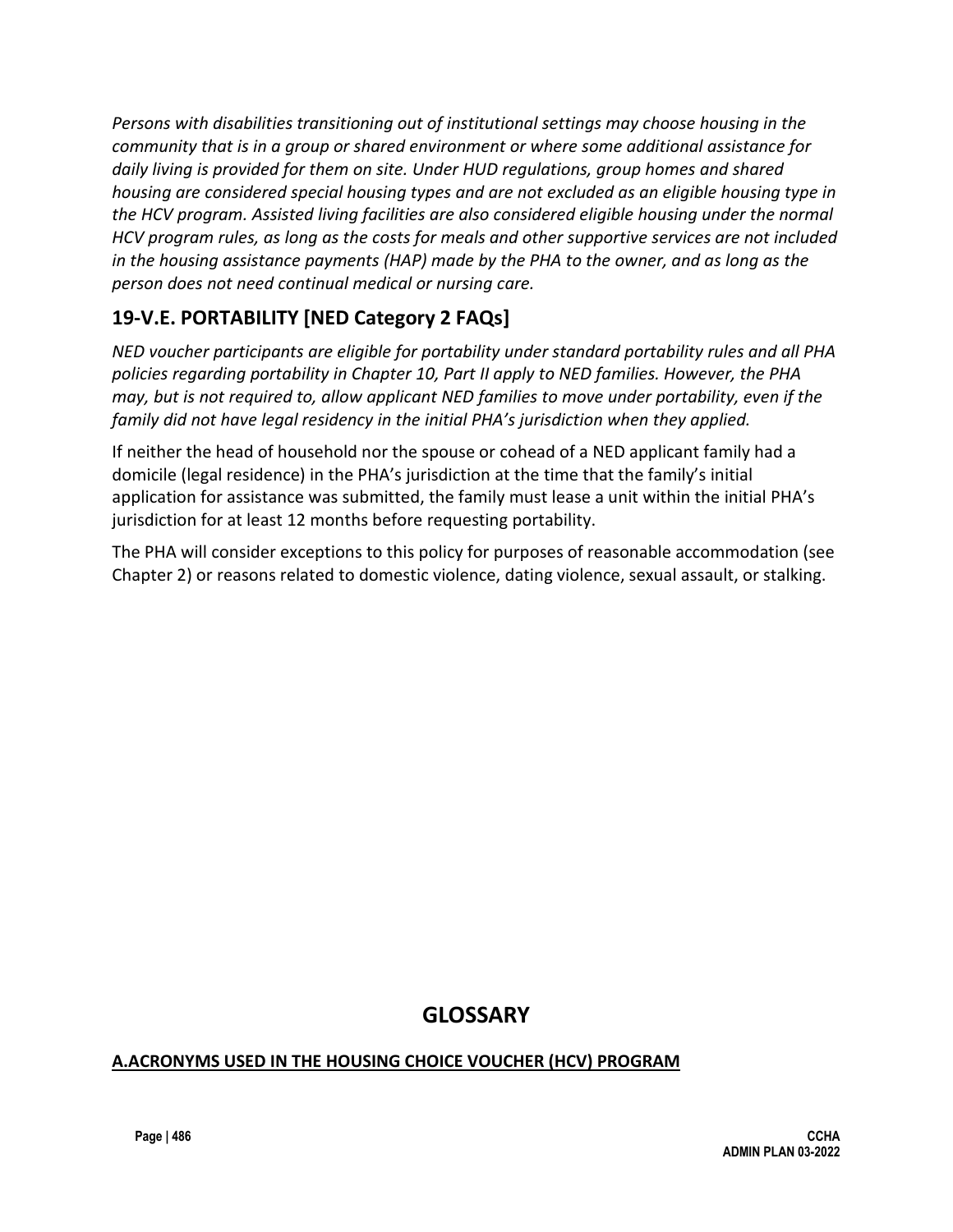| <b>AAF</b>      | Annual adjustment factor (published by HUD in the Federal Register and used to<br>compute annual rent adjustments)                 |
|-----------------|------------------------------------------------------------------------------------------------------------------------------------|
| <b>ACC</b>      | Annual contributions contract                                                                                                      |
| <b>ADA</b>      | Americans with Disabilities Act of 1990                                                                                            |
| <b>AIDS</b>     | Acquired immune deficiency syndrome                                                                                                |
| <b>BR</b>       | Bedroom                                                                                                                            |
| <b>CDBG</b>     | Community Development Block Grant (Program)                                                                                        |
| <b>CFR</b>      | Code of Federal Regulations (published federal rules that define and implement<br>laws; commonly referred to as "the regulations") |
| <b>CPI</b>      | Consumer price index (published monthly by the Department of Labor as an<br>inflation indicator)                                   |
| <b>EID</b>      | Earned income disallowance                                                                                                         |
| <b>EIV</b>      | <b>Enterprise Income Verification</b>                                                                                              |
| <b>FDIC</b>     | <b>Federal Deposit Insurance Corporation</b>                                                                                       |
| <b>FHA</b>      | Federal Housing Administration (HUD Office of Housing)                                                                             |
| <b>FHEO</b>     | Fair Housing and Equal Opportunity (HUD Office of)                                                                                 |
| <b>FICA</b>     | Federal Insurance Contributions Act (established Social Security taxes)                                                            |
| <b>FMR</b>      | Fair market rent                                                                                                                   |
| <b>FR</b>       | <b>Federal Register</b>                                                                                                            |
| <b>FSS</b>      | Family Self-Sufficiency (Program)                                                                                                  |
| <b>FY</b>       | Fiscal year                                                                                                                        |
| <b>FYE</b>      | Fiscal year end                                                                                                                    |
| <b>GAO</b>      | <b>Government Accountability Office</b>                                                                                            |
| <b>GR</b>       | Gross rent                                                                                                                         |
| HA              | Housing authority or housing agency                                                                                                |
| <b>HAP</b>      | Housing assistance payment                                                                                                         |
| <b>HCV</b>      | Housing choice voucher                                                                                                             |
| <b>HQS</b>      | Housing quality standards                                                                                                          |
| <b>HUD</b>      | Department of Housing and Urban Development                                                                                        |
| <b>HUDCLIPS</b> | HUD Client Information and Policy System                                                                                           |
| <b>IPA</b>      | Independent public accountant                                                                                                      |
| <b>IRA</b>      | Individual retirement account                                                                                                      |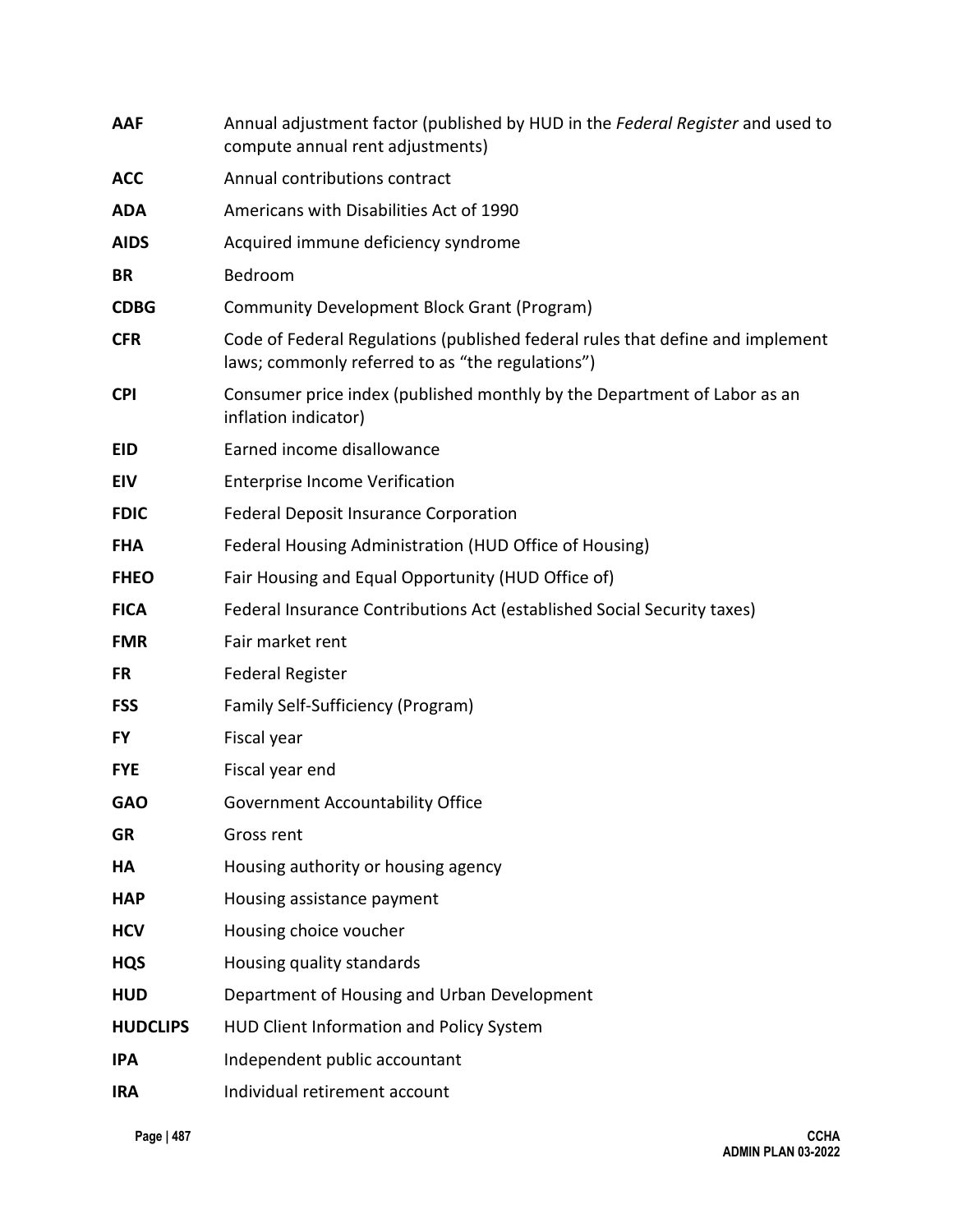| <b>IRS</b>   | <b>Internal Revenue Service</b>                                                                                                |
|--------------|--------------------------------------------------------------------------------------------------------------------------------|
| <b>JTPA</b>  | Job Training Partnership Act                                                                                                   |
| <b>LBP</b>   | Lead-based paint                                                                                                               |
| <b>LEP</b>   | Limited English proficiency                                                                                                    |
| <b>MSA</b>   | Metropolitan statistical area (established by the U.S. Census Bureau)                                                          |
| <b>MTCS</b>  | Multi-family Tenant Characteristics System (now the Form HUD-50058<br>submodule of the PIC system)                             |
| <b>MTW</b>   | Moving to Work                                                                                                                 |
| <b>NOFA</b>  | Notice of funding availability                                                                                                 |
| <b>OGC</b>   | HUD's Office of General Counsel                                                                                                |
| <b>OIG</b>   | HUD's Office of Inspector General                                                                                              |
| <b>OMB</b>   | Office of Management and Budget                                                                                                |
| <b>PASS</b>  | Plan to Achieve Self-Support                                                                                                   |
| <b>PHA</b>   | Public housing agency                                                                                                          |
| <b>PIC</b>   | <b>PIH Information Center</b>                                                                                                  |
| <b>PIH</b>   | (HUD Office of) Public and Indian Housing                                                                                      |
| <b>PS</b>    | Payment standard                                                                                                               |
| QC           | <b>Quality control</b>                                                                                                         |
| <b>REAC</b>  | (HUD) Real Estate Assessment Center                                                                                            |
| <b>RFP</b>   | Request for proposals                                                                                                          |
| <b>RFTA</b>  | Request for tenancy approval                                                                                                   |
| <b>RIGI</b>  | Regional inspector general for investigation (handles fraud and program abuse<br>matters for HUD at the regional office level) |
| <b>SEMAP</b> | Section 8 Management Assessment Program                                                                                        |
| <b>SRO</b>   | Single room occupancy                                                                                                          |
| <b>SSA</b>   | Social Security Administration                                                                                                 |
| <b>SSI</b>   | Supplemental security income                                                                                                   |
| <b>SWICA</b> | State wage information collection agency                                                                                       |
| <b>TANF</b>  | Temporary assistance for needy families                                                                                        |
| <b>TPV</b>   | Tenant protection vouchers                                                                                                     |
| ΤR           | Tenant rent                                                                                                                    |
| TTP          | Total tenant payment                                                                                                           |
|              |                                                                                                                                |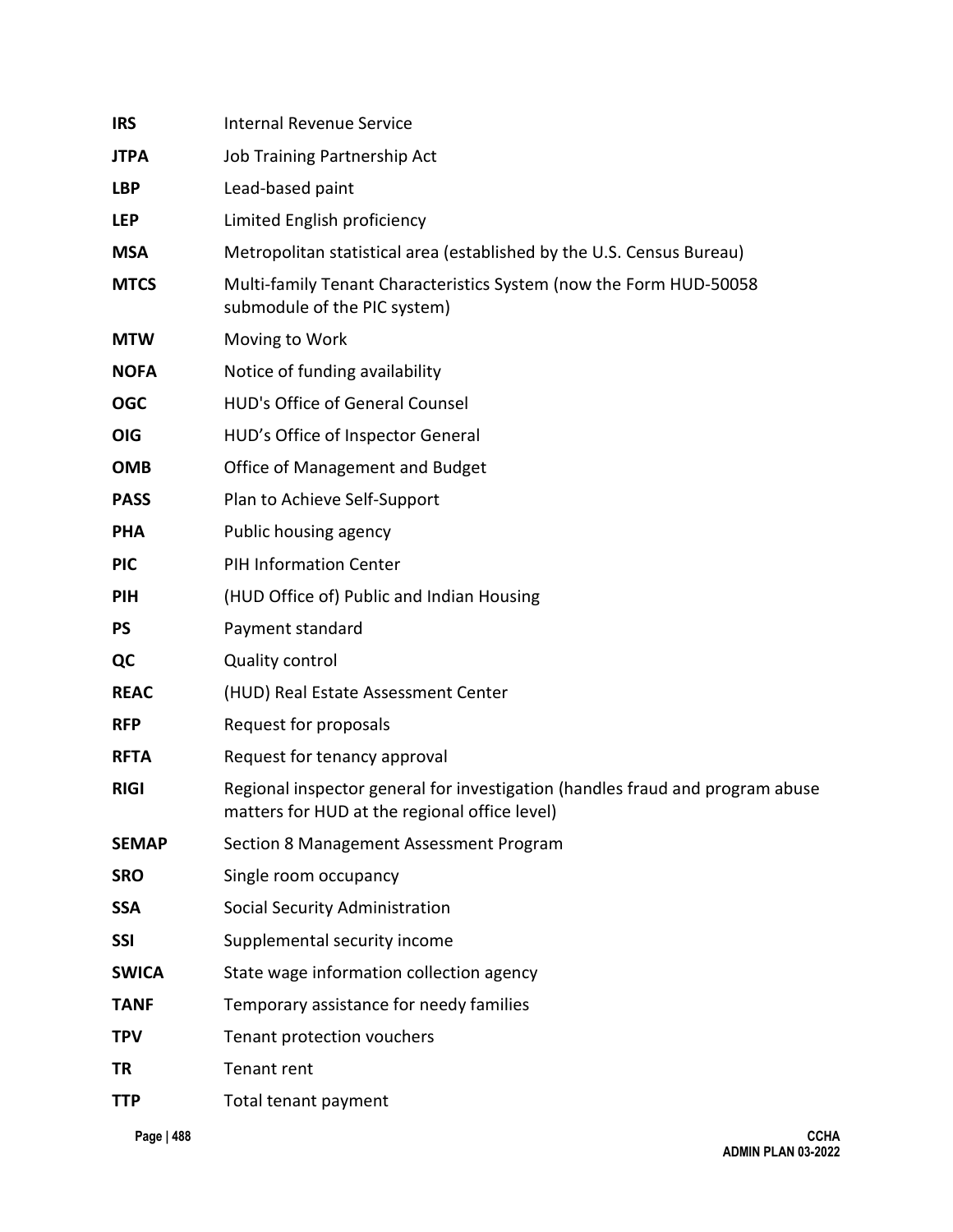| <b>UA</b>   | Utility allowance                                  |
|-------------|----------------------------------------------------|
| <b>UFAS</b> | Uniform Federal Accessibility Standards            |
| UIV         | Upfront income verification                        |
| <b>URP</b>  | Utility reimbursement payment                      |
| <b>VAWA</b> | Violence Against Women Reauthorization Act of 2013 |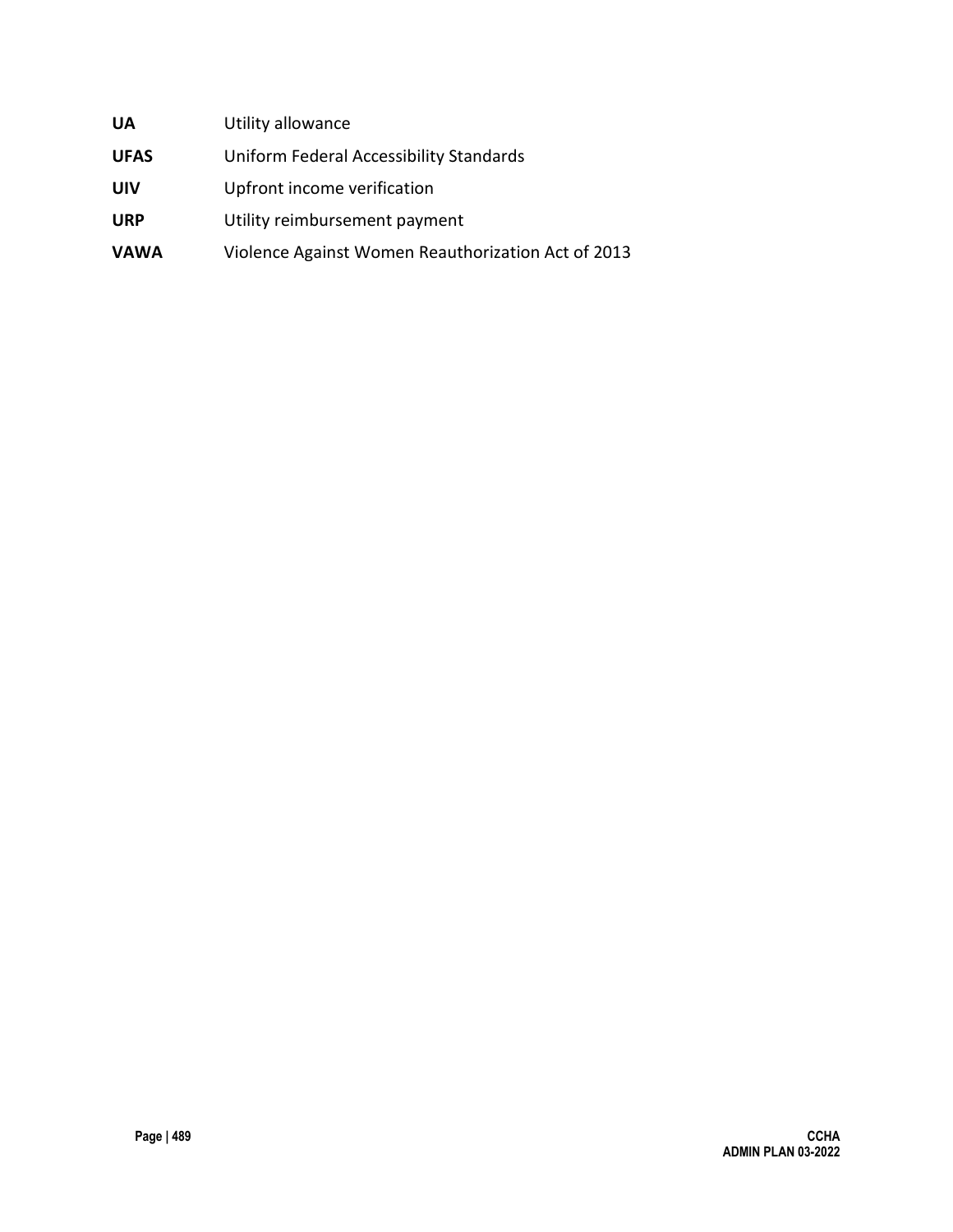#### **B. GLOSSARY OF SUBSIDIZED HOUSING TERMS**

- *Absorption***.** In portability (under subpart H of this part 982): the point at which a receiving PHA stops billing the initial PHA for assistance on behalf of a portability family. The receiving PHA uses funds available under the receiving PHA consolidated ACC.
- *Accessible***.** The facility or portion of the facility can be approached, entered, and used by persons with disabilities.
- *Adjusted income***.** Annual income, less allowable HUD deductions and allowances.
- *Administrative fee.* Fee paid by HUD to the PHA for administration of the program. See §982.152.
- *Administrative plan.* The plan that describes PHA policies for administration of the tenantbased programs. The Administrative Plan and any revisions must be approved by the PHA's board and included as a supporting document to the PHA Plan. See §982.54.
- *Admission***.** The point when the family becomes a participant in the program. The date used for this purpose is the effective date of the first HAP contract for a family (first day of initial lease term) in a tenant-based program.
- *Affiliated individual.* With respect to an individual, a spouse, parent, brother, sister, or child of that individual, or an individual to whom that individual stands in loco parentis (in the place of a parent), or any individual, tenant, or lawful occupant living in the household of that individual
- *Amortization payment.* In a manufactured home space rental: The monthly debt service payment by the family to amortize the purchase price of the manufactured home.
- *Annual.* Happening once a year.
- *Annual contributions contract (ACC).* The written contract between HUD and a PHA under which HUD agrees to provide funding for a program under the 1937 Act, and the PHA agrees to comply with HUD requirements for the program.
- *Annual income***.** The anticipated total income of an eligible family from all sources for the 12-month period following the date of determination of income, computed in accordance with the regulations.
- *Applicant (applicant family).* A family that has applied for admission to a program but is not yet a participant in the program.
- *Area exception rent.* An amount that exceeds the published FMR. See 24 CFR 982.504(b).
- *As-paid states.* States where the welfare agency adjusts the shelter and utility component of the welfare grant in accordance with actual housing costs.

*Assets***.** (See *net family assets.*)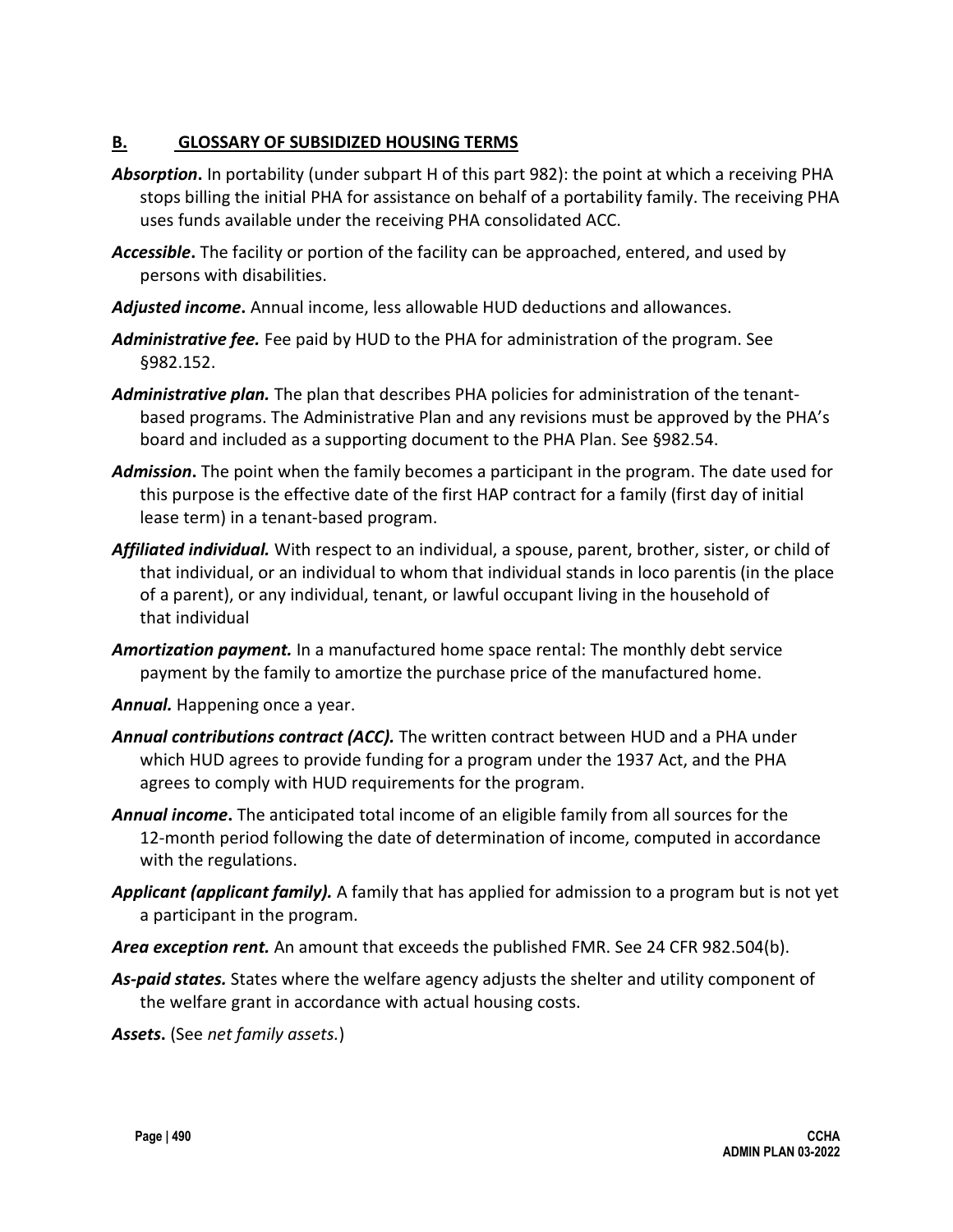- *Auxiliary aids.* Services or devices that enable persons with impaired sensory, manual, or speaking skills to have an equal opportunity to participate in, and enjoy the benefits of, programs or activities receiving federal financial assistance.
- *Biennial.* Happening every two years.
- *Bifurcate.* With respect to a public housing or Section 8 lease, to divide a lease as a matter of law such that certain tenants can be evicted or removed while the remaining family members' lease and occupancy rights are allowed to remain intact.
- *Budget authority.* An amount authorized and appropriated by the Congress for payment to PHAs under the program. For each funding increment in a PHA program, budget authority is the maximum amount that may be paid by HUD to the PHA over the ACC term of the funding increment.
- *Child. A* member of the family other than the family head or spouse who is under 18 years of age.
- *Child care expenses***.** Amounts anticipated to be paid by the family for the care of children under 13 years of age during the period for which annual income is computed, but only where such care is necessary to enable a family member to actively seek employment, be gainfully employed, or to further his or her education and only to the extent such amounts are not reimbursed. The amount deducted shall reflect reasonable charges for child care. In the case of child care necessary to permit employment, the amount deducted shall not exceed the amount of employment income that is included in annual income.
- *Citizen. A* citizen or national of the United States.
- *Cohead.* An individual in the household who is equally responsible for the lease with the head of household. A family may have a cohead or spouse but not both. A cohead never qualifies as a dependent. The cohead must have legal capacity to enter into a lease.
- *Common space***.** In shared housing, the space available for use by the assisted family and other occupants of the unit.
- *Computer match.* The automated comparison of databases containing records about individuals.
- *Confirmatory review.* An on-site review performed by HUD to verify the management performance of a PHA.
- *Consent form***.** Any consent form approved by HUD to be signed by assistance applicants and participants to obtain income information from employers and SWICAs; return information from the Social Security Administration (including wages, net earnings from selfemployment, and retirement income); and return information for unearned income from the IRS. Consent forms expire after a certain time and may authorize the collection of other information to determine eligibility or level of benefits.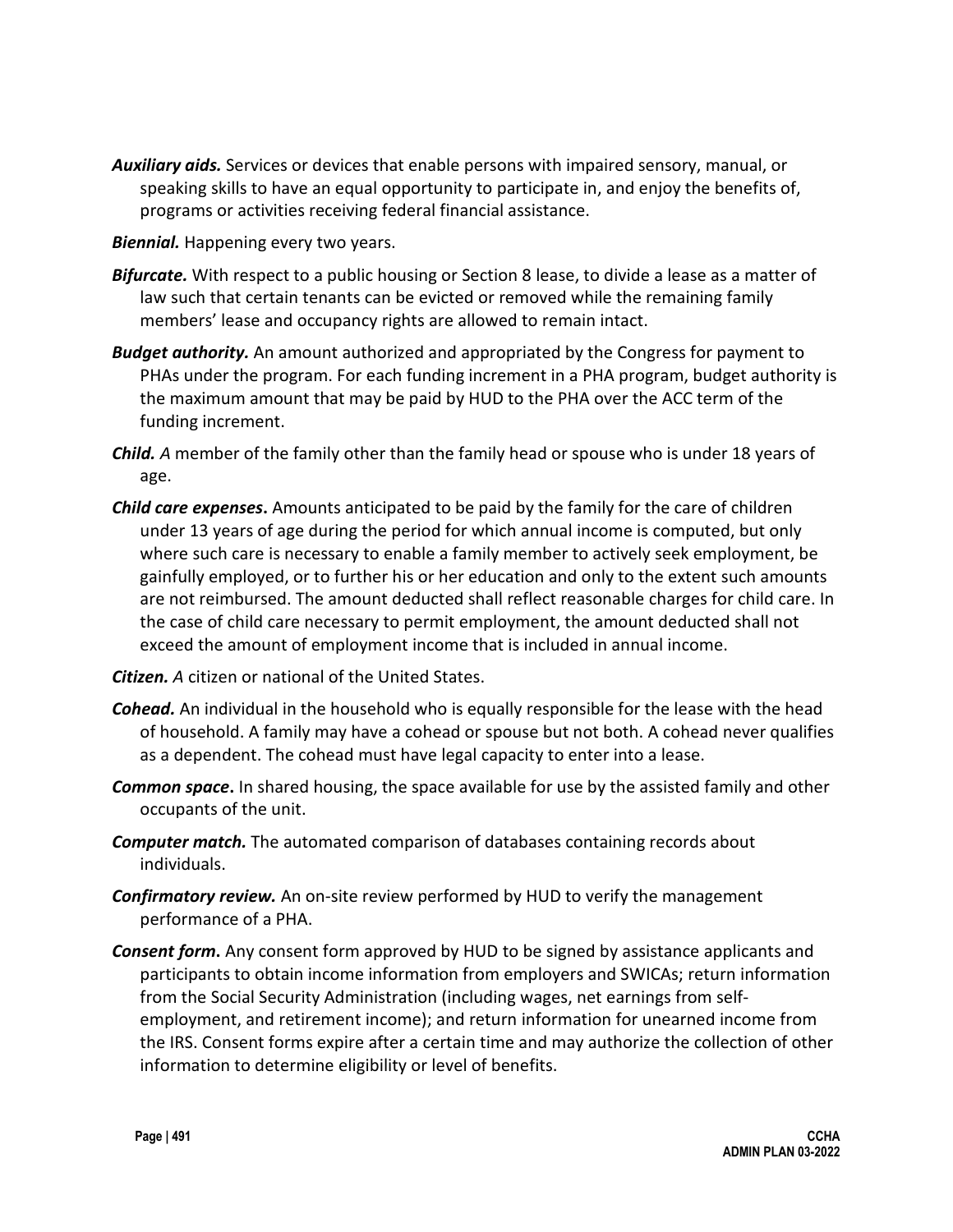- *Congregate housing.* Housing for elderly persons or persons with disabilities that meets the HQS for congregate housing. A special housing type: see 24 CFR 982.606–609.
- *Contiguous MSA.* In portability (under subpart H of part 982): An MSA that shares a common boundary with the MSA in which the jurisdiction of the initial PHA is located.
- *Continuously assisted.* An applicant is continuously assisted under the 1937 Act if the family is already receiving assistance under any 1937 Housing Act program when the family is admitted to the voucher program.
- *Contract authority.* The maximum annual payment by HUD to a PHA for a funding increment.
- *Cooperative* (term includes mutual housing). Housing owned by a nonprofit corporation or association, and where a member of the corporation or association has the right to reside in a particular apartment, and to participate in management of the housing. A special housing type (see 24 CFR 982.619).
- *Covered families***.** Statutory term for families who are required to participate in a welfare agency economic self-sufficiency program and who may be subject to a welfare benefit sanction for noncompliance with this obligation. Includes families who receive welfare assistance or other public assistance under a program for which federal, state or local law requires that a member of the family must participate in an economic self-sufficiency program as a condition for the assistance.
- *Dating violence.* Violence committed by a person who is or has been in a social relationship of a romantic or intimate nature with the victim; and where the existence of such a relationship shall be determined based on a consideration of the following factors:
	- The length of the relationship
	- The type of relationship
	- The frequency of interaction between the persons involved in the relationship
- *Dependent***.** A member of the family (except foster children and foster adults) other than the family head or spouse, who is under 18 years of age, or is a person with a disability, or is a full-time student.
- *Dependent child.* In the context of the student eligibility restrictions*,* a dependent child of a student enrolled in an institution of higher education. The dependent child must also meet the definition of *dependent* as specified above.
- *Disability assistance expenses***.** Reasonable expenses that are anticipated, during the period for which annual income is computed, for attendant care and auxiliary apparatus for a disabled family member, and that are necessary to enable a family member (including the disabled member) to be employed, provided that the expenses are neither paid to a member of the family nor reimbursed by an outside source.
- *Disabled family***.** A family whose head, cohead, spouse, or sole member is a person with disabilities; two or more persons with disabilities living together; or one or more persons with disabilities living with one or more live-in aides.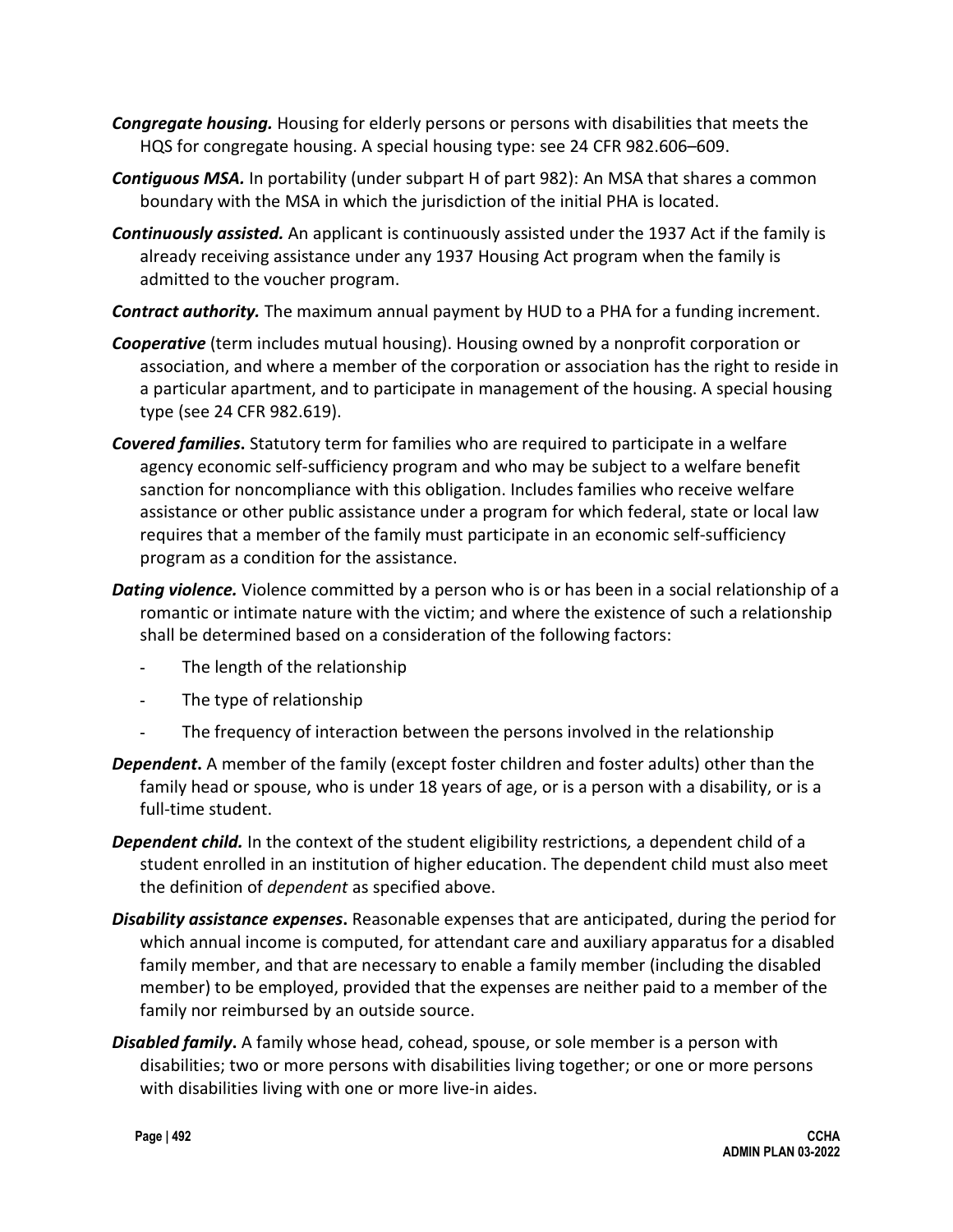#### *Disabled person.* See *person with disabilities.*

- *Disallowance.* Exclusion from annual income.
- *Displaced family***.** A family in which each member, or whose sole member, is a person displaced by governmental action, or a person whose dwelling has been extensively damaged or destroyed as a result of a disaster declared or otherwise formally recognized pursuant to federal disaster relief laws.
- *Domestic violence.* Felony or misdemeanor crimes of violence committed by a current or former spouse of the victim, by a person with whom the victim shares a child in common, by a person who is cohabitating with or has cohabitated with the victim as a spouse, by a person similarly situated to a spouse of the victim under the domestic or family violence laws of the jurisdiction receiving grant monies, or by any other person against an adult or youth victim who is protected from that person's acts under the domestic or family violence laws of the jurisdiction.
- *Domicile***.** The legal residence of the household head or spouse as determined in accordance with state and local law.
- *Drug-related criminal activity.* The illegal manufacture, sale, distribution, or use of a drug, or the possession of a drug with intent to manufacture, sell, distribute, or use the drug.
- *Economic self-sufficiency program***.** Any program designed to encourage, assist, train or facilitate the economic independence of assisted families, or to provide work for such families. Can include job training, employment counseling, work placement, basic skills training, education, English proficiency, Workfare, financial or household management, apprenticeship, or any other program necessary to ready a participant to work (such as treatment for drug abuse or mental health treatment). Includes any work activities as defined in the Social Security Act (42 U.S.C. 607(d)). Also see 24 CFR 5.603(c).
- *Elderly family***.** A family whose head, cohead, spouse, or sole member is a person who is at least 62 years of age; two or more persons who are at least 62 years of age living together; or one or more persons who are at least 62 years of age living with one or more live-in aides.
- *Elderly person***.** An individual who is at least 62 years of age.
- *Eligible family* A family that is income eligible and meets the other requirements of the 1937 Act and Part 5 of 24 CFR. See also *family.*
- *Employer identification number (EIN)***.** The nine-digit taxpayer identifying number that is assigned to an individual, trust, estate, partnership, association, company, or corporation.
- *Evidence of citizenship or eligible status***.** The documents which must be submitted as evidence of citizenship or eligible immigration status. See 24 CFR 5.508(b).
- *Extremely low-income family.* A family whose annual income does not exceed the federal poverty level or 30 percent of the median income for the area, whichever number is higher. Area median income is determined by HUD, with adjustments for smaller and larger families. HUD may establish income ceilings higher or lower than 30 percent of median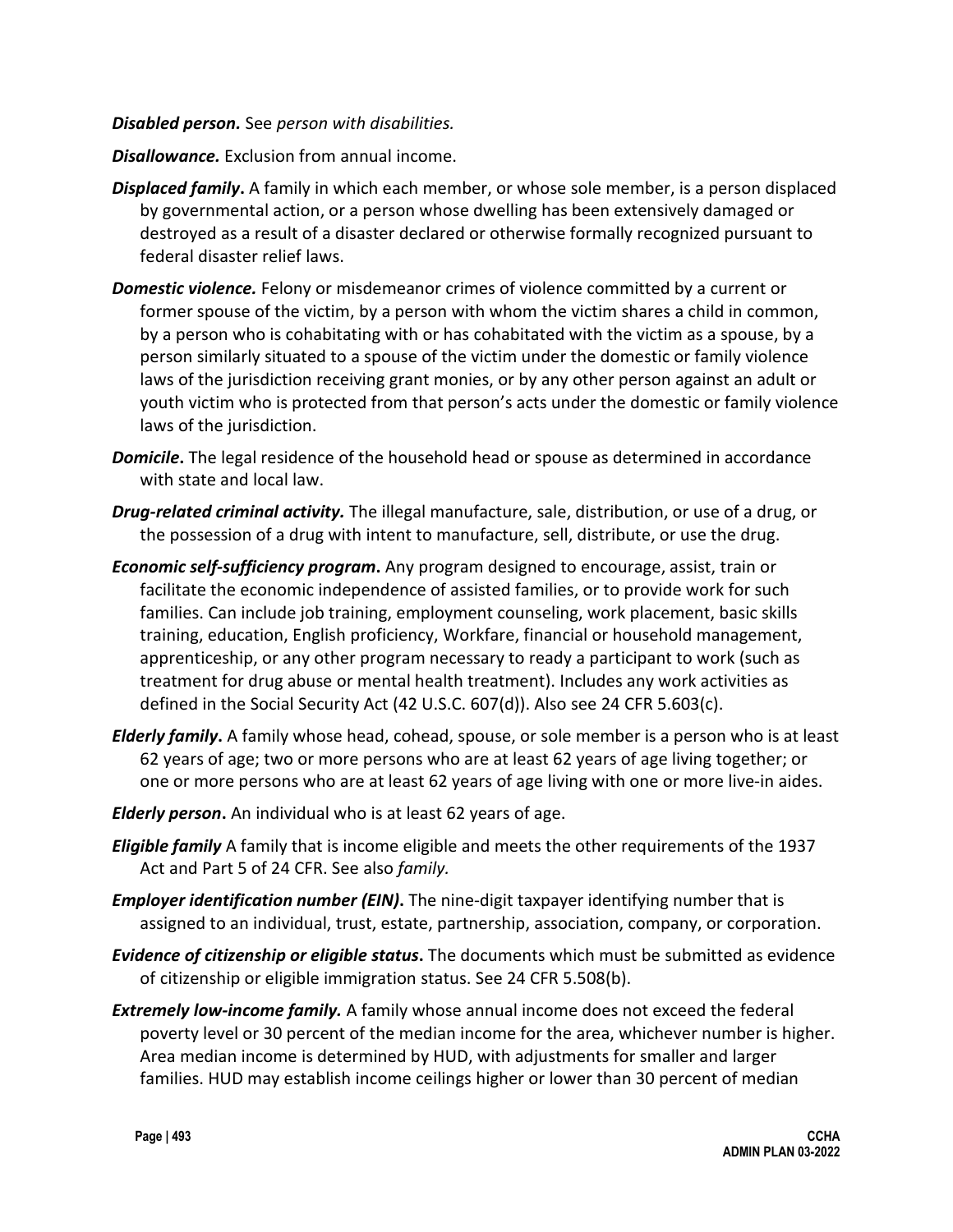income if HUD finds such variations are necessary due to unusually high or low family incomes. See 24 CFR 5.603.

- *Facility.* All or any portion of buildings, structures, equipment, roads, walks, parking lots, rolling stock, or other real or personal property or interest in the property.
- *Fair Housing Act.* Title VIII of the Civil Rights Act of 1968, as amended by the Fair Housing Amendments Act of 1988.
- *Fair market rent (FMR)***.** The rent, including the cost of utilities (except telephone), as established by HUD for units of varying sizes (by number of bedrooms), that must be paid in the housing market area to rent privately owned, existing, decent, safe, and sanitary rental housing of modest (non-luxury) nature with suitable amenities. See periodic publications in the *Federal Register* in accordance with 24 CFR Part 888.
- *Family***.** Includes but is not limited to the following, regardless of actual or perceived sexual orientation, gender identity, or marital status, and can be further defined in PHA policy.
	- A family with or without children (the temporary absence of a child from the home due to placement in foster care is not considered in determining family composition and family size)
	- An elderly family or a near-elderly family
	- A displaced family
	- The remaining member of a tenant family
	- A single person who is not an elderly or displaced person, or a person with disabilities, or the remaining member of a tenant family.

Family rent to owner. In the voucher program, the portion of rent to owner paid by the family.

- *Family self-sufficiency program* (FSS program). The program established by a PHA in accordance with 24 CFR part 984 to promote self-sufficiency of assisted families, including the coordination of supportive services (42 U.S.C. 1437u).
- *Family share.* The portion of rent and utilities paid by the family. For calculation of family share, see 24 CFR 982.515(a).
- *Family unit size.* The appropriate number of bedrooms for a family, as determined by the PHA under the PHA subsidy standards.
- *Federal agency***.** A department of the executive branch of the federal government.
- *Foster child care payment***.** A payment to eligible households by state, local, or private agencies appointed by the state to administer payments for the care of foster children.
- *Full-time student.* A person who is attending school or vocational training on a full-time basis (carrying a subject load that is considered full-time for day students under the standards and practices of the educational institution attended). See 24 CFR 5.603.
- *Funding increment.* Each commitment of budget authority by HUD to a PHA under the consolidated annual contributions contract for the PHA program.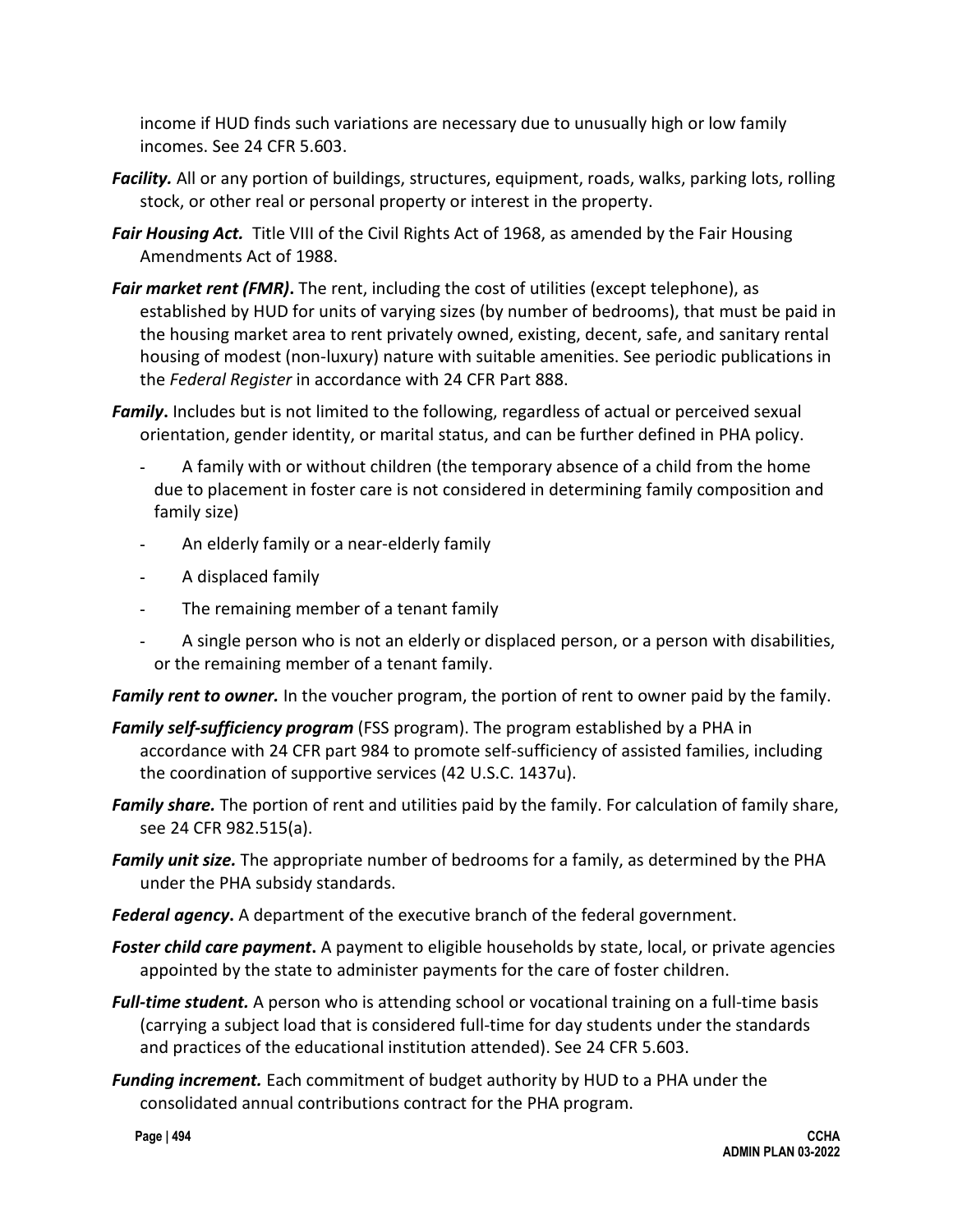*Gender identity.* Actual or perceived gender-related characteristics.

- *Gross rent.* The sum of the rent to owner plus any utility allowance.
- *Group home.* A dwelling unit that is licensed by a state as a group home for the exclusive residential use of two to twelve persons who are elderly or persons with disabilities (including any live-in aide). (A special housing type: see 24 CFR 982.610–614.)
- *Handicap***.** Any condition or characteristic that renders a person an individual with handicaps. (See *person with disabilities*.)
- *HAP contract.* The housing assistance payments contract. A written contract between the PHA and an owner for the purpose of providing housing assistance payments to the owner on behalf of an eligible family.
- *Head of household.* The adult member of the family who is the head of the household for purposes of determining income eligibility and rent.
- *Household.* A household includes additional people other than the family who, with the PHA's permission, live in an assisted unit, such as live-in aides, foster children, and foster adults.
- *Housing assistance payment.* The monthly assistance payment by a PHA, which includes: (1) A payment to the owner for rent to the owner under the family's lease; and (2) An additional payment to the family if the total assistance payment exceeds the rent to owner.
- *Housing agency (HA).* See *public housing agency.*
- *Housing quality standards (HQS).* The HUD minimum quality standards for housing assisted under the voucher program.
- *HUD.* The U.S. Department of Housing and Urban Development.
- *Imputed asset.* An asset disposed of for less than fair market value during the two years preceding examination or reexamination.
- *Imputed asset income.* The PHA-established passbook rate multiplied by the total cash value of assets. The calculation is used when net family assets exceed \$5,000.
- *Imputed welfare income.* An amount of annual income that is not actually received by a family as a result of a specified welfare benefit reduction, but is included in the family's annual income and therefore reflected in the family's rental contribution.
- *Income***.** Income from all sources of each member of the household, as determined in accordance with criteria established by HUD.
- *Income for eligibility.* Annual income.
- *Income information* means information relating to an individual's income, including:
	- All employment income information known to current or previous employers or other income sources
	- All information about wages, as defined in the state's unemployment compensation law, including any social security number; name of the employee; quarterly wages of the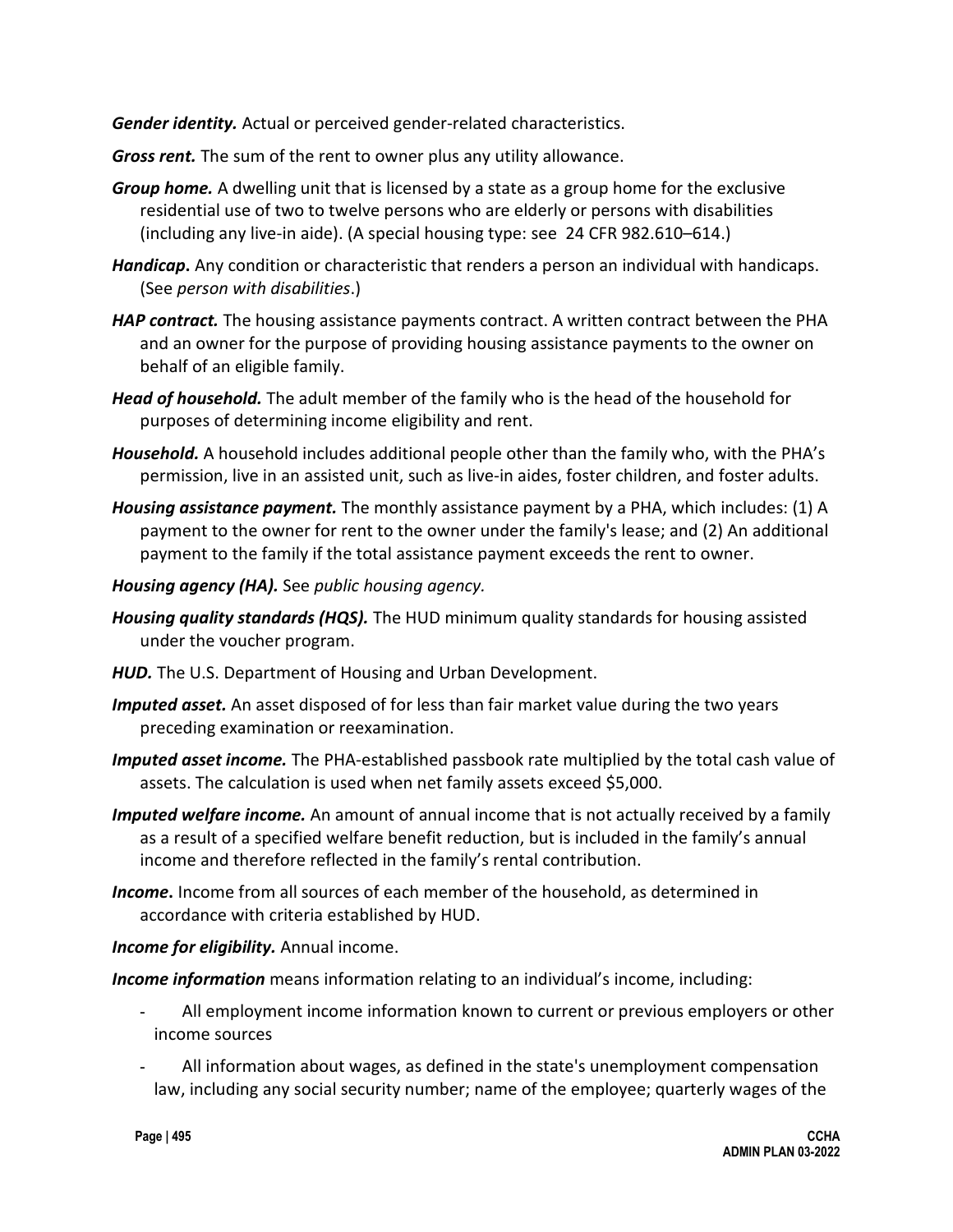employee; and the name, full address, telephone number, and, when known, employer identification number of an employer reporting wages under a state unemployment compensation law

- Whether an individual is receiving, has received, or has applied for unemployment compensation, and the amount and the period received
- Unearned IRS income and self-employment, wages, and retirement income
- Wage, social security, and supplemental security income data obtained from the Social Security Administration.

### *Individual with handicaps***.** See *person with disabilities.*

- *Initial PHA*. In portability, the term refers to both: (1) A PHA that originally selected a family that later decides to move out of the jurisdiction of the selecting PHA; and (2) A PHA that absorbed a family that later decides to move out of the jurisdiction of the absorbing PHA.
- *Initial payment standard.* The payment standard at the beginning of the HAP contract term.
- *Initial rent to owner.* The rent to owner at the beginning of the HAP contract term.
- *Institution of higher education.* An institution of higher education as defined in 20 U.S.C. 1001 and 1002. See Exhibit 3-2 in this Administrative Plan.
- *Jurisdiction***.** The area in which the PHA has authority under state and local law to administer the program.
- *Landlord***.** Either the owner of the property or his/her representative, or the managing agent or his/her representative, as shall be designated by the owner.
- *Lease***.** A written agreement between an owner and a tenant for the leasing of a dwelling unit to the tenant. The lease establishes the conditions for occupancy of the dwelling unit by a family with housing assistance payments under a HAP contract between the owner and the PHA.
- *Live-in aide***.** A person who resides with one or more elderly persons, or near-elderly persons, or persons with disabilities, and who:
	- Is determined to be essential to the care and well-being of the persons;
	- Is not obligated for the support of the persons; and
	- Would not be living in the unit except to provide the necessary supportive services.
- *Living/sleeping room.* A living room may be used as sleeping (bedroom) space, but no more than two persons may occupy the space. A bedroom or living/sleeping room must have at least one window and two electrical outlets in proper operating condition. See HCV GB p. 10-6 and 24 CFR 982.401.
- *Local preference.* A preference used by the PHA to select among applicant families.
- *Low-income family.* A family whose income does not exceed 80 percent of the median income for the area as determined by HUD with adjustments for smaller or larger families, except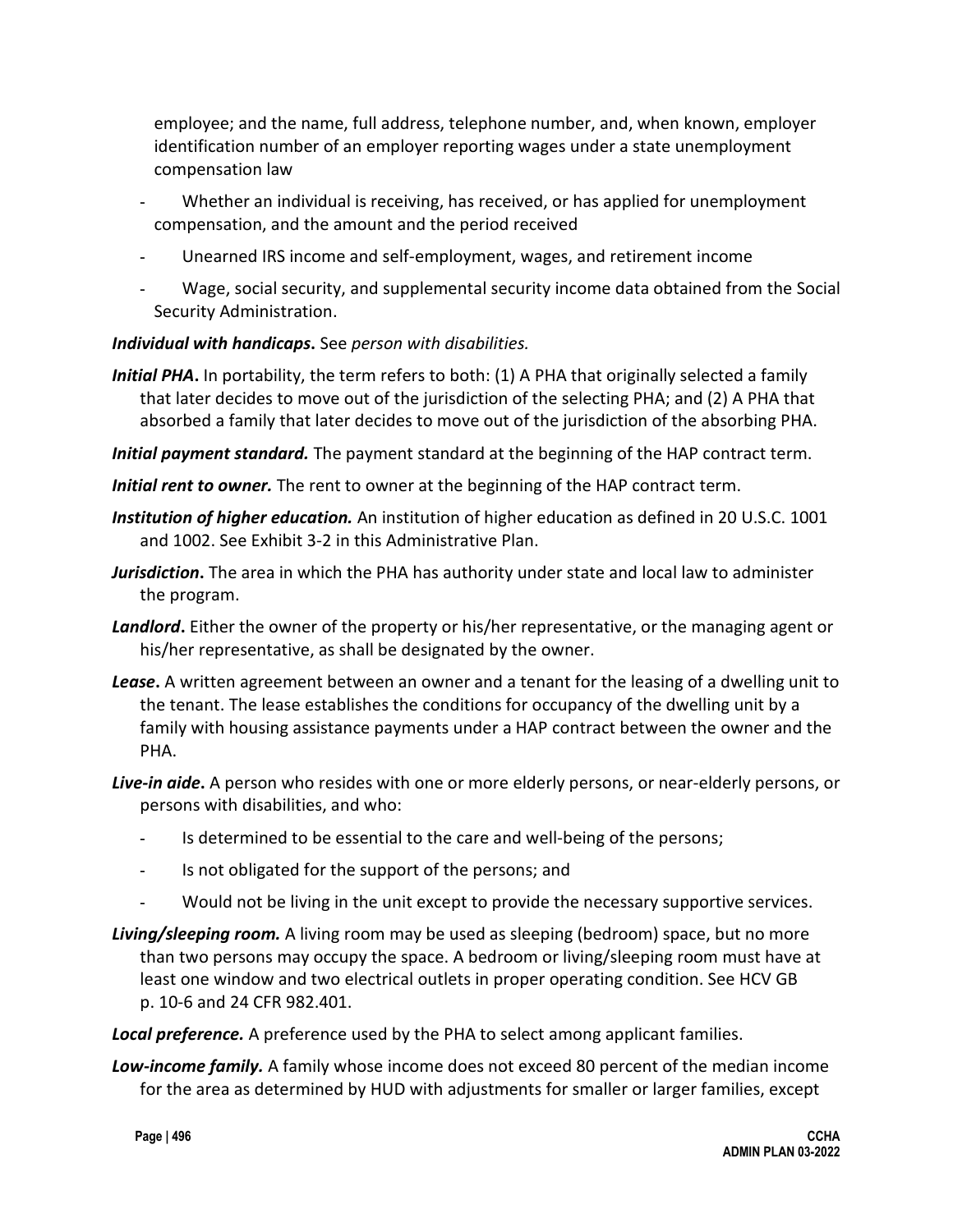that HUD may establish income limits higher or lower than 80 percent for areas with unusually high or low incomes.

- *Manufactured home.* A manufactured structure that is built on a permanent chassis, is designed for use as a principal place of residence, and meets the HQS. (A special housing type: see 24 CFR 982.620 and 982.621.)
- *Manufactured home space.* In manufactured home space rental: A space leased by an owner to a family. A manufactured home owned and occupied by the family is located on the space. See 24 CFR 982.622 to 982.624.
- *Medical expenses***.** Medical expenses, including medical insurance premiums, that are anticipated during the period for which annual income is computed, and that are not covered by insurance (a deduction for elderly or disabled families only). These allowances are given when calculating adjusted income for medical expenses in excess of 3 percent of annual income.
- *Minor***.** A member of the family household other than the family head or spouse, who is under 18 years of age.
- *Mixed family. A* family whose members include those with citizenship or eligible immigration status, and those without citizenship or eligible immigration status.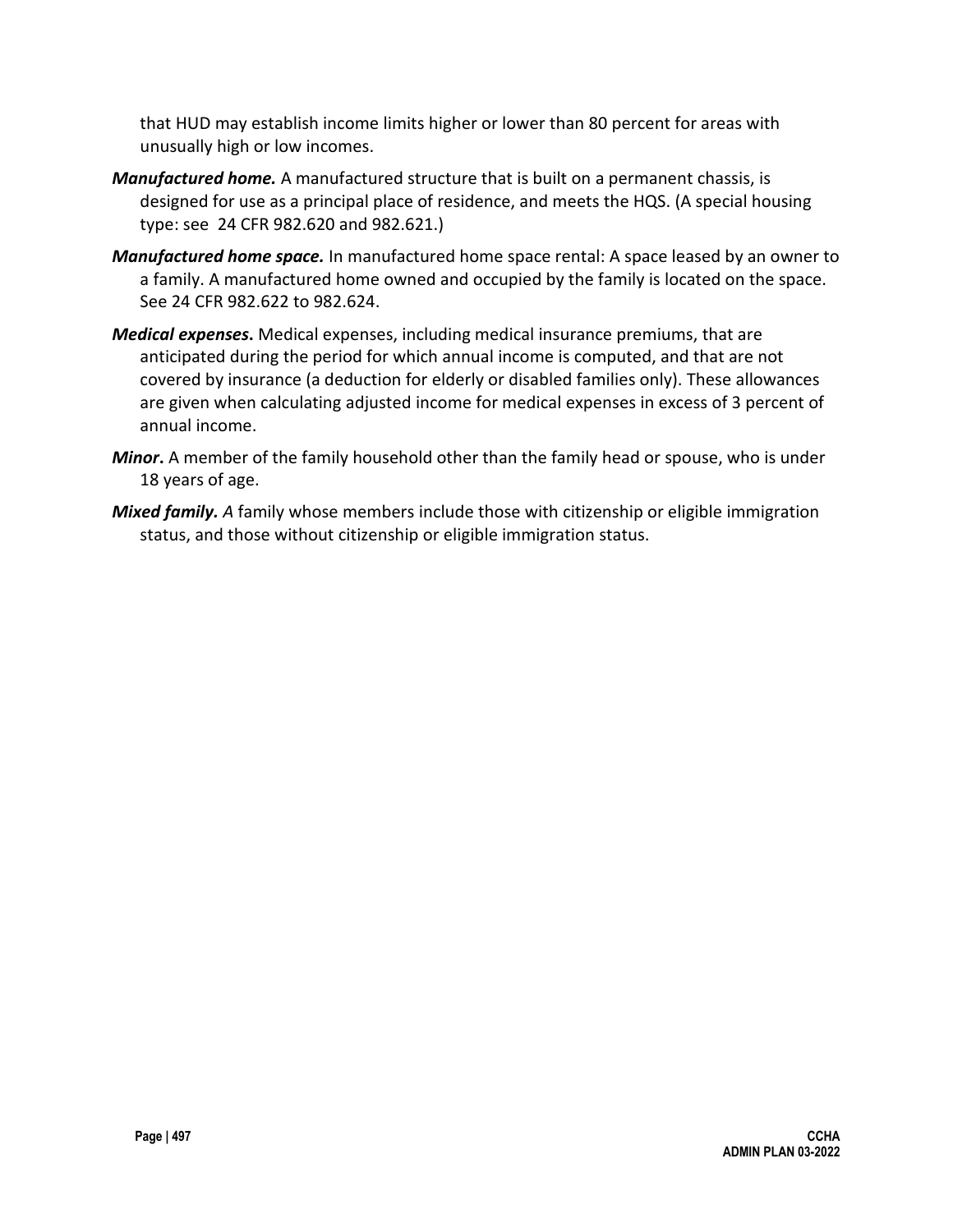*Monthly adjusted income***.** One twelfth of adjusted income.

*Monthly income***.** One twelfth of annual income.

*Mutual housing.* Included in the definition of *cooperative.*

- *National. A* person who owes permanent allegiance to the United States, for example, as a result of birth in a United States territory or possession.
- *Near-elderly family***.** A family whose head, spouse, or sole member is a person who is at least 50 years of age but below the age of 62; or two or more persons, who are at least 50 years of age but below the age of 62, living together; or one or more persons who are at least 50 years of age but below the age of 62 living with one or more live-in aides.
- **Net family assets.** (1) Net cash value after deducting reasonable costs that would be incurred in disposing of real property, savings, stocks, bonds, and other forms of capital investment, excluding interests in Indian trust land and excluding equity accounts in HUD homeownership programs. The value of necessary items of personal property such as furniture and automobiles shall be excluded.
	- In cases where a trust fund has been established and the trust is not revocable by, or under the control of, any member of the family or household, the value of the trust fund will not be considered an asset so long as the fund continues to be held in trust. Any income distributed from the trust fund shall be counted when determining annual income under §5.609.
	- In determining net family assets, PHAs or owners, as applicable, shall include the value of any business or family assets disposed of by an applicant or tenant for less than fair market value (including a disposition in trust, but not in a foreclosure or bankruptcy sale) during the two years preceding the date of application for the program or reexamination, as applicable, in excess of the consideration received therefore. In the case of a disposition as part of a separation or divorce settlement, the disposition will not be considered to be for less than fair market value if the applicant or tenant receives important consideration not measurable in dollar terms.

*Noncitizen. A* person who is neither a citizen nor national of the United States.

- *Notice of funding availability (NOFA).* For budget authority that HUD distributes by competitive process, the *Federal Register* document that invites applications for funding. This document explains how to apply for assistance and the criteria for awarding the funding.
- *Office of General Counsel (OGC)***.** The General Counsel of HUD.
- **Overcrowded.** A unit that does not meet the following HQS space standards: (1) Provide adequate space and security for the family; and (2) Have at least one bedroom or living/sleeping room for each two persons.

*Owner***.** Any person or entity with the legal right to lease or sublease a unit to a participant.

*PHA Plan.* The annual plan and the 5-year plan as adopted by the PHA and approved by HUD.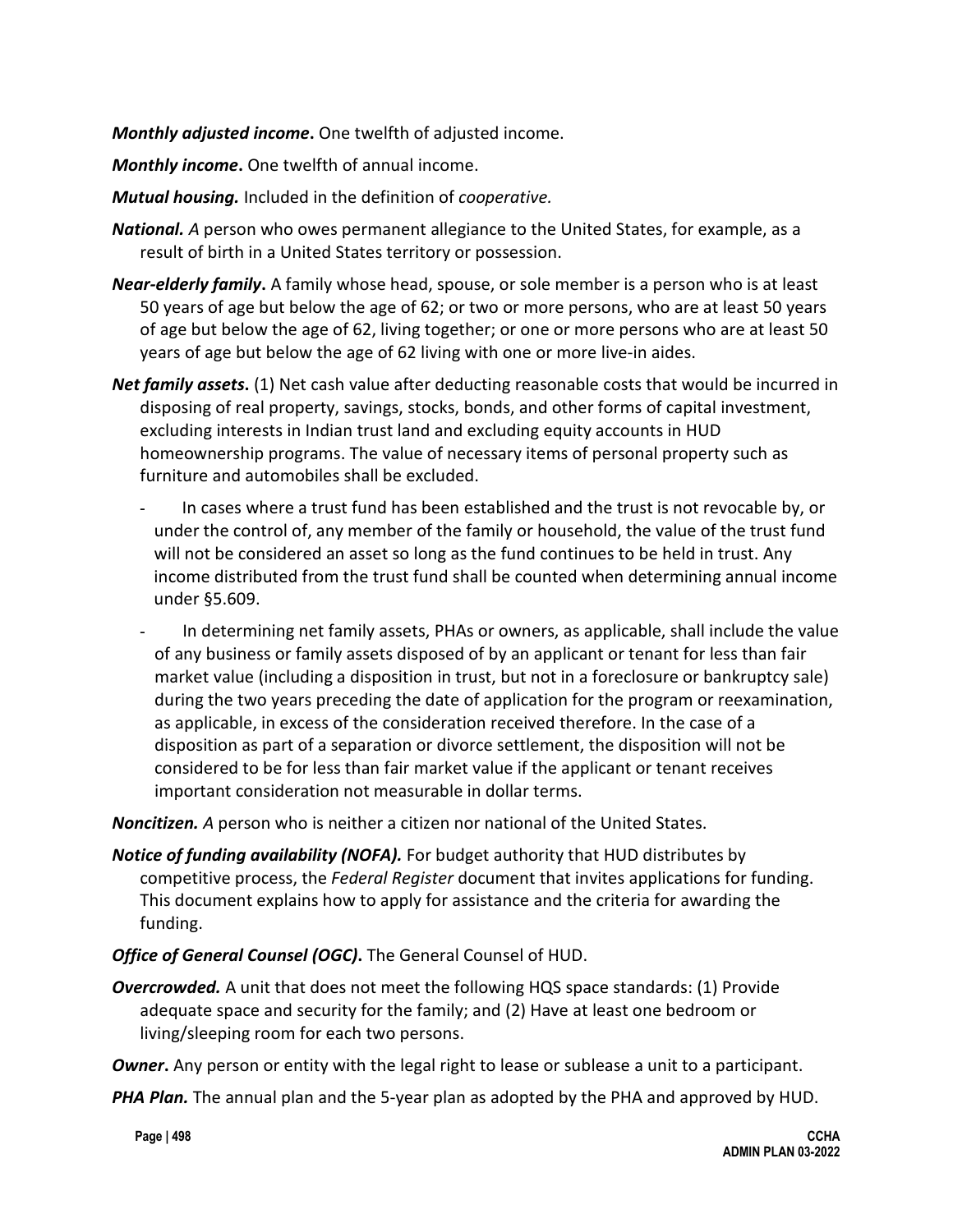- *PHA's quality control sample.* An annual sample of files or records drawn in an unbiased manner and reviewed by a PHA supervisor (or by another qualified person other than the person who performed the original work) to determine if the work documented in the files or records conforms to program requirements. For minimum sample size see CFR 985.3.
- *Participant (participant family).* A family that has been admitted to the PHA program and is currently assisted in the program. The family becomes a participant on the effective date of the first HAP contract executed by the PHA for the family (first day of initial lease term).
- *Payment standard.* The maximum monthly assistance payment for a family assisted in the voucher program (before deducting the total tenant payment by the family).
- *Person with disabilities. For the purposes of program eligibility*. A person who has a disability as defined under the Social Security Act or Developmental Disabilities Care Act, or a person who has a physical or mental impairment expected to be of long and indefinite duration and whose ability to live independently is substantially impeded by that impairment but could be improved by more suitable housing conditions. This includes persons with AIDS or conditions arising from AIDS but excludes persons whose disability is based solely on drug or alcohol dependence. *For the purposes of reasonable accommodation.* A person with a physical or mental impairment that substantially limits one or more major life activities, a person regarded as having such an impairment, or a person with a record of such an impairment.
- *Portability***.** Renting a dwelling unit with a Section 8 housing choice voucher outside the jurisdiction of the initial PHA.
- *Premises***.** The building or complex in which the dwelling unit is located, including common areas and grounds.
- *Previously unemployed.* With regard to the earned income disallowance, a person with disabilities who has earned, in the 12 months previous to employment, no more than would be received for 10 hours of work per week for 50 weeks at the established minimum wage.
- *Private space***.** In shared housing, the portion of a contract unit that is for the exclusive use of an assisted family.
- *Processing entity***.** The person or entity that, under any of the programs covered, is responsible for making eligibility and related determinations and any income reexamination. In the HCV program, the "processing entity" is the "responsible entity."
- *Project owner.* The person or entity that owns the housing project containing the assisted dwelling unit.
- *Public assistance***.** Welfare or other payments to families or individuals, based on need, which are made under programs funded, separately or jointly, by federal, state, or local governments.
- *Public housing agency (PHA)***.** Any state, county, municipality, or other governmental entity or public body, or agency or instrumentality of these entities, that is authorized to engage or assist in the development or operation of low-income housing under the 1937 Act.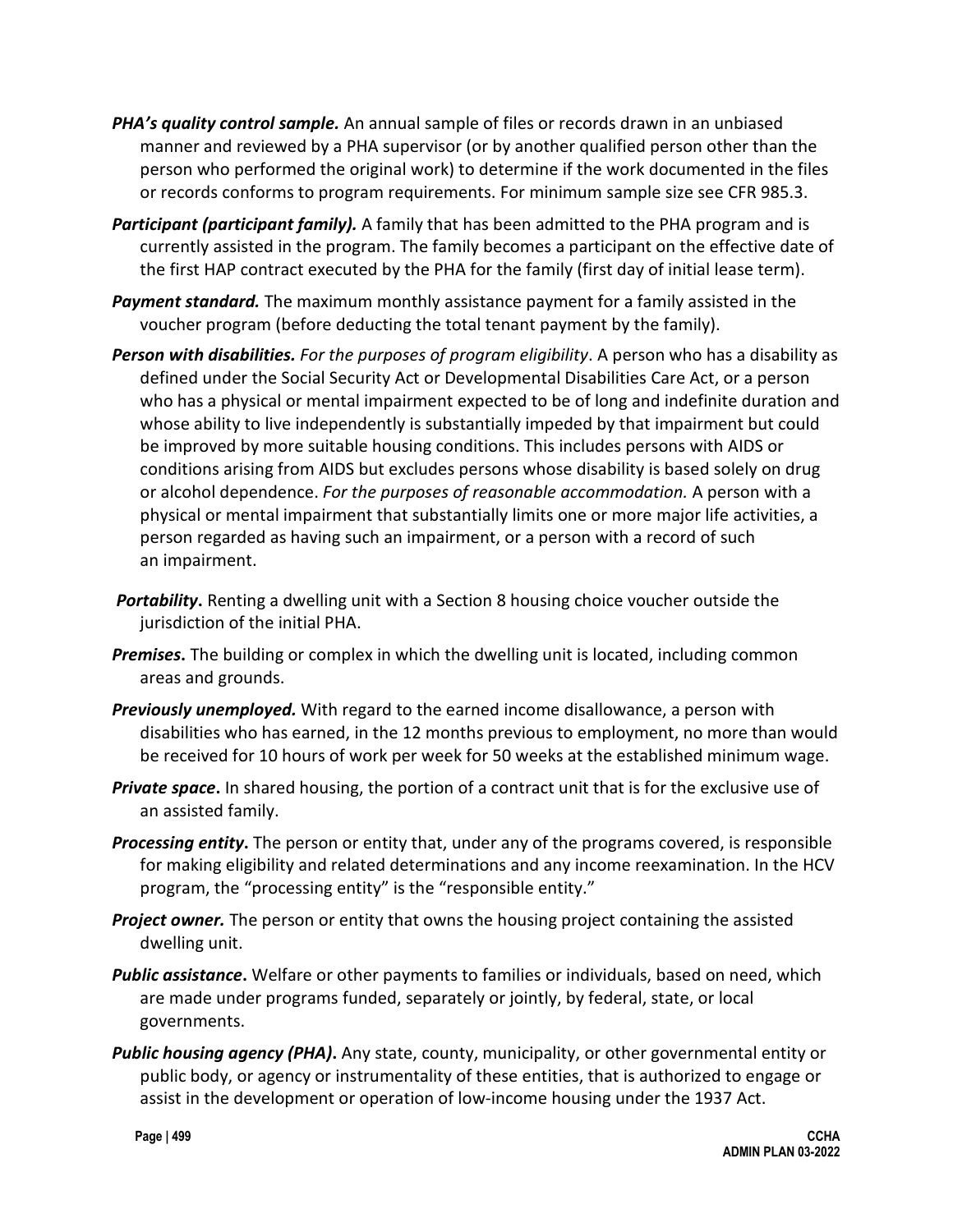- *Qualified family* (under the earned income disallowance). A family participating in an applicable assisted housing program or receiving HCV assistance:
	- Whose annual income increases as a result of employment of a family member who is a person with disabilities and who was previously unemployed for one or more years prior to employment?
	- Whose annual income increases as a result of increased earnings by a family member who is a person with disabilities during participation in any economic self-sufficiency or other job training program; or
	- Whose annual income increases, as a result of new employment or increased earnings of a family member who is a person with disabilities, during or within six months after receiving assistance, benefits or services under any state program for temporary assistance for needy families funded under Part A of Title IV of the Social Security Act, as determined by the responsible entity in consultation with the local agencies administering temporary assistance for needy families (TANF) and Welfare-to-Work (WTW) programs. The TANF program is not limited to monthly income maintenance, but also includes such benefits and services as one-time payments, wage subsidies and transportation assistance-- provided that the total amount over a six-month period is at least \$500.
- *Qualified census tract.* With regard to certain tax credit units, any census tract (or equivalent geographic area defined by the Bureau of the Census) in which at least 50 percent of households have an income of less than 60 percent of Area Median Gross Income (AMGI), or where the poverty rate is at least 25 percent, and where the census tract is designated as a qualified census tract by HUD.
- *Reasonable rent***.** A rent to owner that is not more than rent charged: (1) For comparable units in the private unassisted market; and (2) For comparable unassisted units in the premises.
- *Reasonable accommodation.* A change, exception, or adjustment to a rule, policy, practice, or service to allow a person with disabilities to fully access the PHA's programs or services.
- *Receiving PHA***.** In portability: A PHA that receives a family selected for participation in the tenant-based program of another PHA. The receiving PHA issues a voucher and provides program assistance to the family.
- *Recertification***.** Sometimes called *reexamination.* The process of securing documentation of total family income used to determine the rent the tenant will pay for the next 12 months if there are no additional changes to be reported.
- *Remaining member of the tenant family***.** The person left in assisted housing who may or may not normally qualify for assistance on their own circumstances (i.e., an elderly spouse dies, leaving widow age 47 who is not disabled).
- *Rent to owner.* The total monthly rent payable to the owner under the lease for the unit (also known as contract rent). Rent to owner covers payment for any housing services, maintenance, and utilities that the owner is required to provide and pay for.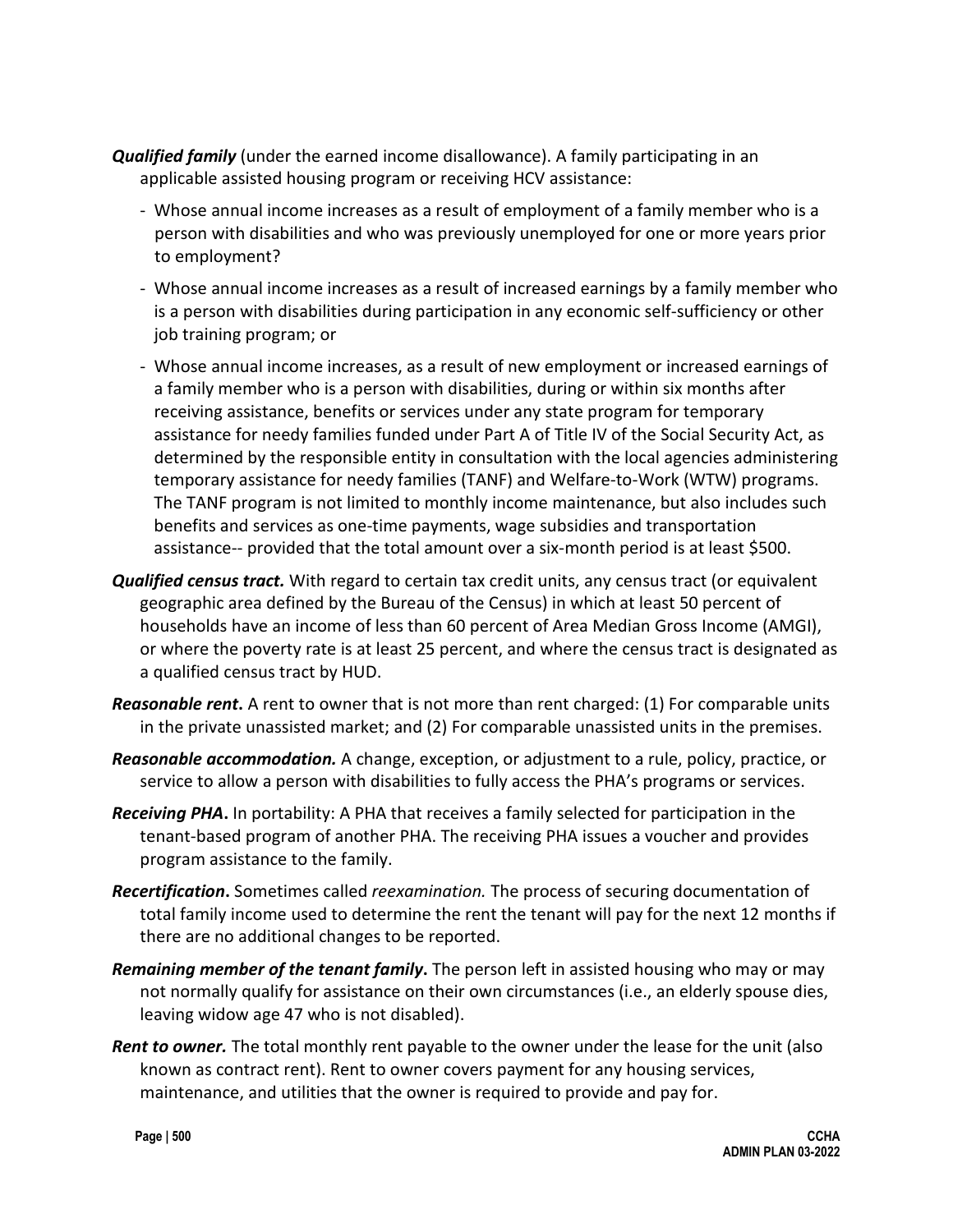- *Residency preference.* A PHA preference for admission of families that reside anywhere in a specified area, including families with a member who works or has been hired to work in the area (See *residency preference area*).
- *Residency preference area.* The specified area where families must reside to qualify for a residency preference.
- *Responsible entity.* For the public housing and the Section 8 tenant-based assistance, projectbased voucher assistance, and moderate rehabilitation programs, the responsible entity means the PHA administering the program under an ACC with HUD. For all other Section 8 programs, the responsible entity means the Section 8 owner.
- *Secretary***.** The Secretary of Housing and Urban Development.
- *Section 8***.** Section 8 of the United States Housing Act of 1937.
- *Section 8 covered programs.* All HUD programs which assist housing under Section 8 of the 1937 Act, including Section 8 assisted housing for which loans are made under Section 202 of the Housing Act of 1959.
- *Section 214.* Section 214 of the Housing and Community Development Act of 1980, as amended.
- *Section 214 covered programs.* The collective term for the HUD programs to which the restrictions imposed by Section 214 apply. These programs are set forth in 24 CFR 5.500.
- *Security deposit.* A dollar amount (maximum set according to the regulations) which can be used for unpaid rent or damages to the owner upon termination of the lease.
- *Set-up charges.* In a manufactured home space rental, charges payable by the family for assembling, skirting, and anchoring the manufactured home.
- *Sexual assault.* Any nonconsensual sexual act proscribed by federal, tribal, or state law, including when the victim lacks capacity to consent (42 U.S.C. 13925(a)).
- *Sexual orientation.* Homosexuality, heterosexuality or bisexuality.
- *Shared housing.* A unit occupied by two or more families. The unit consists of both common space for shared use by the occupants of the unit and separate private space for each assisted family. (A special housing type: see 24 CFR 982.615–982.618.)
- *Single person.* A person living alone or intending to live alone.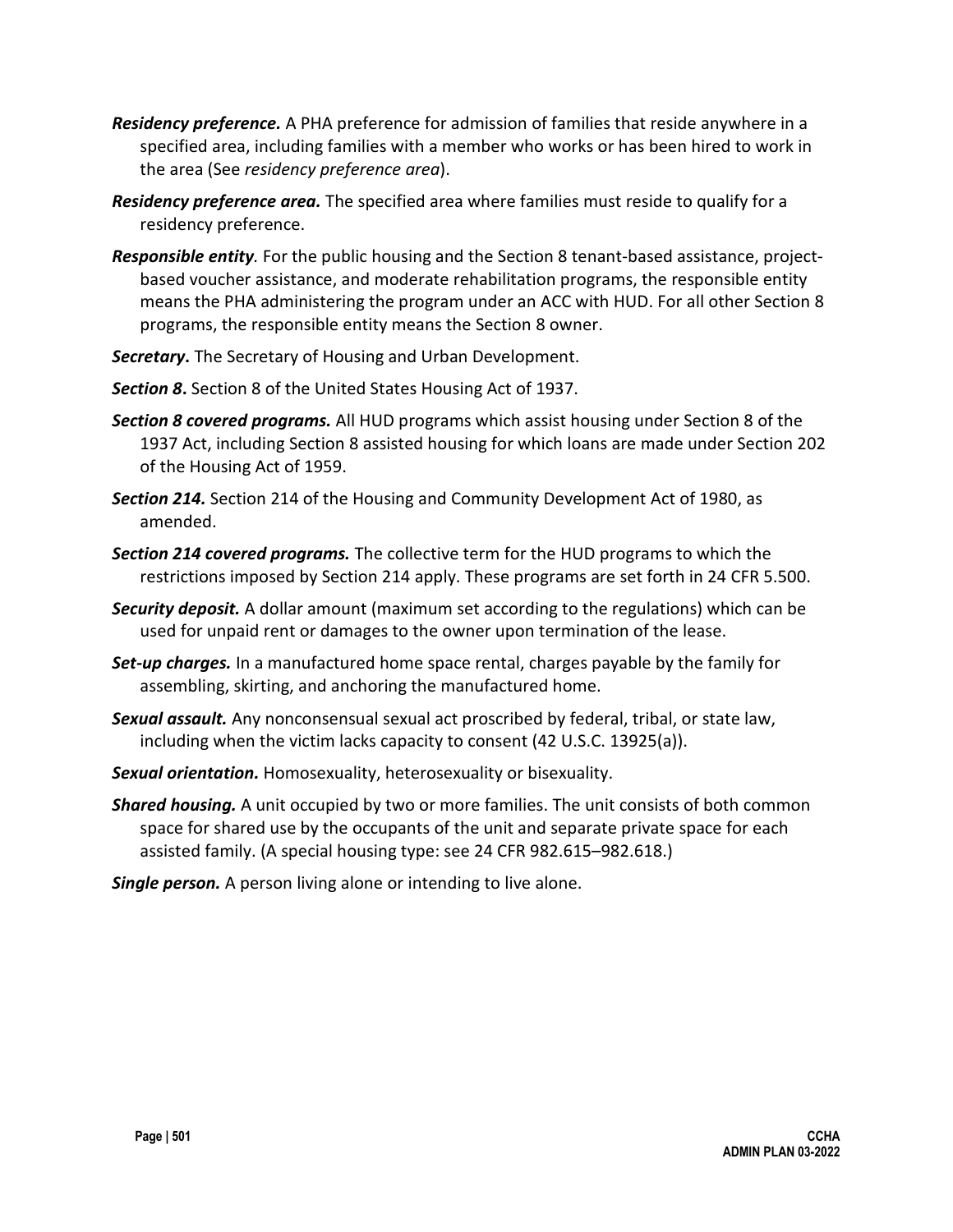- *Single room occupancy housing (SRO).* A unit that contains no sanitary facilities or food preparation facilities, or contains either, but not both, types of facilities. (A special housing type: see 24 CFR 982.602–982.605.)
- *Social security number (SSN)***.** The nine-digit number that is assigned to a person by the Social Security Administration and that identifies the record of the person's earnings reported to the Social Security Administration. The term does not include a number with a letter as a suffix that is used to identify an auxiliary beneficiary.
- *Special admission.* Admission of an applicant that is not on the PHA waiting list or without considering the applicant's waiting list position.
- *Special housing types***.** See subpart M of part 982. Subpart M states the special regulatory requirements for: SRO housing, congregate housing, group homes, shared housing, cooperatives (including mutual housing), and manufactured homes (including manufactured home space rental).
- *Specified welfare benefit reduction.* Those reductions of welfare benefits (for a covered family) that may not result in a reduction of the family rental contribution. A reduction of welfare benefits because of fraud in connection with the welfare program, or because of welfare sanction due to noncompliance with a welfare agency requirement to participate in an economic self-sufficiency program.
- *Spouse.* The marriage partner of the head of household.
- *Stalking.* To follow, pursue, or repeatedly commit acts with the intent to kill, injure, harass, or intimidate; or to place under surveillance with the intent to kill, injure, harass, or intimidate another person; and in the course of, or as a result of, such following, pursuit, surveillance, or repeatedly committed acts, to place a person in reasonable fear of the death of, or serious bodily injury to, or to cause substantial emotional harm to (1) that person, (2) a member of the immediate family of that person, or (3) the spouse or intimate partner of that person.
- *State wage information collection agency (SWICA)***.** The state agency, including any Indian tribal agency, receiving quarterly wage reports from employers in the state, or an alternative system that has been determined by the Secretary of Labor to be as effective and timely in providing employment-related income and eligibility information.
- *Subsidy standards.* Standards established by a PHA to determine the appropriate number of bedrooms and amount of subsidy for families of different sizes and compositions.
- *Suspension***.** The term on the family's voucher stops from the date the family submits a request for PHA approval of the tenancy, until the date the PHA notifies the family in writing whether the request has been approved or denied. This practice is also called *tolling.*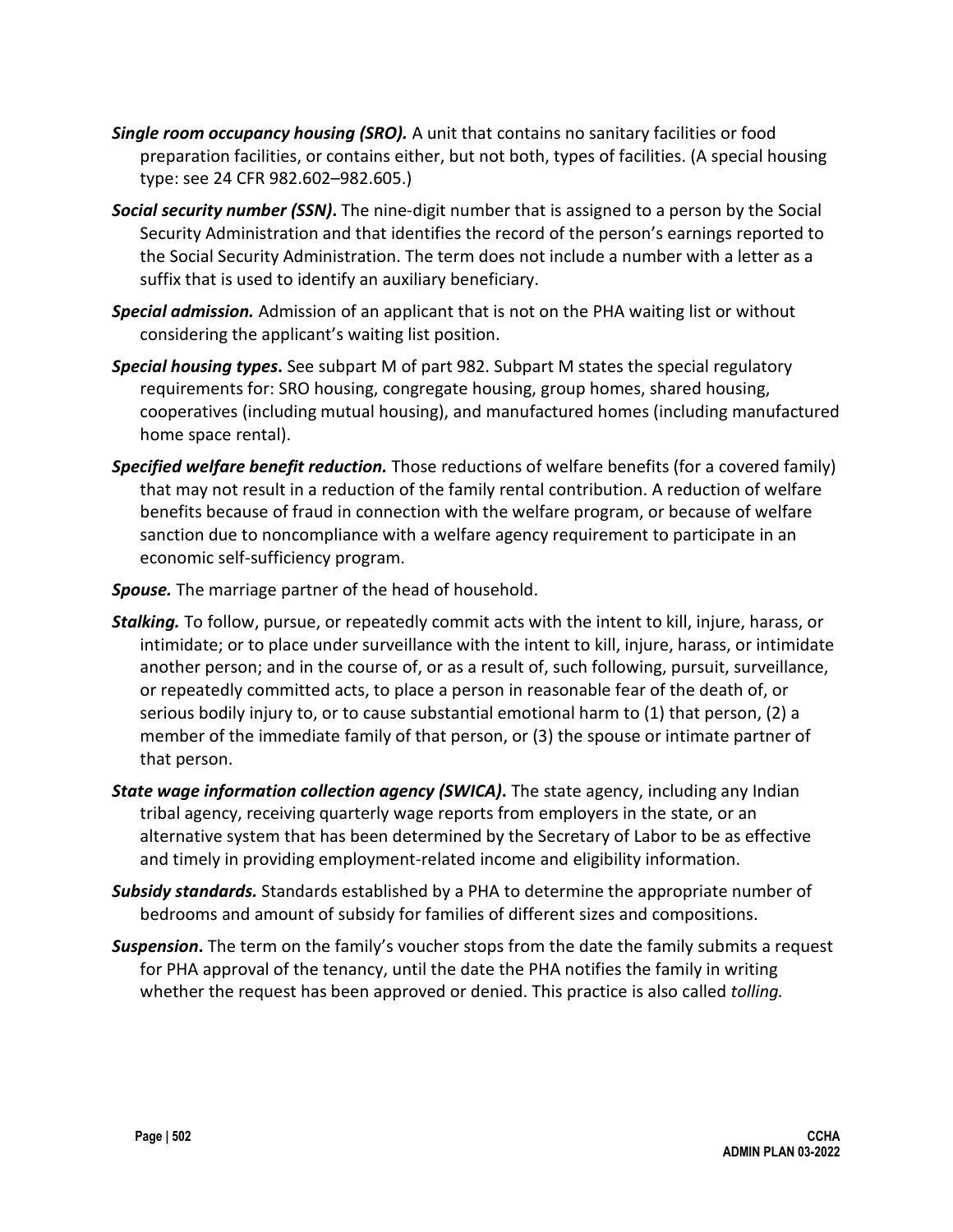- *Tax credit rent.* With regard to certain tax credit units, the rent charged for comparable units of the same bedroom size in the building that also receive the low-income housing tax credit but do not have any additional rental assistance (e.g., tenant-based voucher assistance).
- *Tenancy addendum.* For the housing choice voucher program, the lease language required by HUD in the lease between the tenant and the owner.
- *Tenant***.** The person or persons (other than a live-in aide) who executes the lease as lessee of the dwelling unit.
- *Tenant rent to owner.* See *family rent to owner*.
- *Term of lease.* The amount of time a tenant agrees in writing to live in a dwelling unit.
- *Total tenant payment (TTP)***.** The total amount the HUD rent formula requires the tenant to pay toward rent and utilities.
- *Unit***.** Residential space for the private use of a family. The size of a unit is based on the number of bedrooms contained within the unit and generally ranges from zero (0) bedrooms to six (6) bedrooms.
- *Utilities.* Water, electricity, gas, other heating, refrigeration, cooking fuels, trash collection, and sewage services. Telephone service is not included.
- *Utility allowance***.** If the cost of utilities (except telephone) and other housing services for an assisted unit is not included in the tenant rent but is the responsibility of the family occupying the unit, an amount equal to the estimate made or approved by a PHA or HUD of the monthly cost of a reasonable consumption of such utilities and other services for the unit by an energy-conservative household of modest circumstances consistent with the requirements of a safe, sanitary, and healthful living environment.
- *Utility reimbursement***.** In the voucher program, the portion of the housing assistance payment which exceeds the amount of rent to owner.
- *Utility hook-up charge.* In a manufactured home space rental: Costs payable by a family for connecting the manufactured home to utilities such as water, gas, electrical and sewer lines.
- *Very low-income family.* A low-income family whose annual income does not exceed 50 percent of the median income for the area, as determined by HUD, with adjustments for smaller and larger families. HUD may establish income limits higher or lower than 50 percent of the median income for the area on the basis of its finding that such variations are necessary because of unusually high or low family incomes. This is the income limit for the housing choice voucher program.
- *Veteran.* A person who has served in the active military or naval service of the United States at any time and who shall have been discharged or released therefrom under conditions other than dishonorable.
- *Violence against Women Reauthorization Act (VAWA) of 2013.* Prohibits denying admission to the program to an otherwise qualified applicant or terminating assistance on the basis that